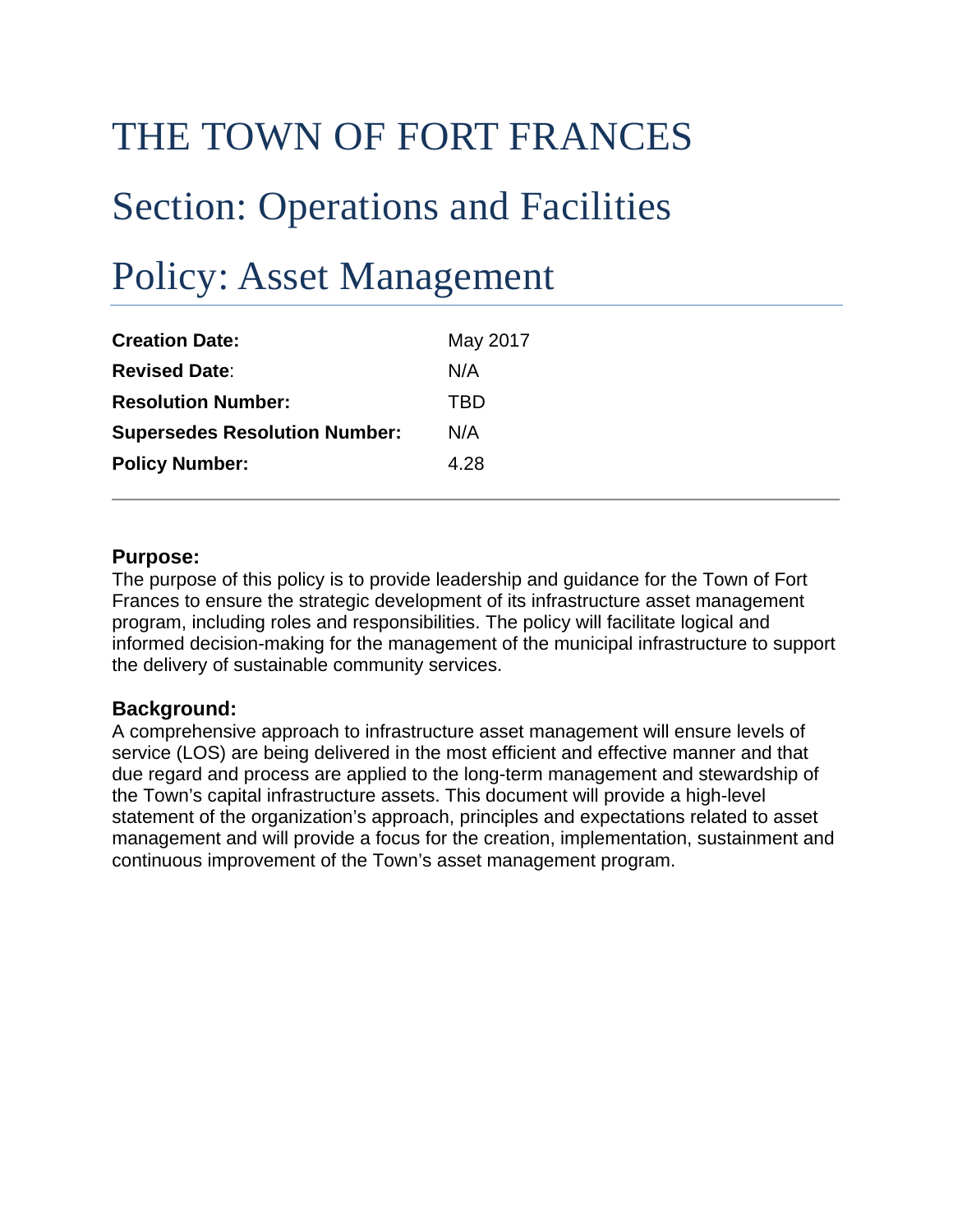# **Alignment with Strategic Plan**

This asset management policy aligns with and supports the 2015 Town of Fort Frances' *Strategic Plan*.

This policy directly aligns with the strategic initiative *Item # 16* – *Investigation of Accelerating Infrastructure Renewal Program.* As provided within *Progress Report # 2, February 2017, Item # 16* is being addressed through the retention of Public Sector Digest, over a two year period, to assist in the development of robust asset management programs and to deliver an updated Asset Management Plan covering all assets in accordance with the new Provincial regulation.

Also, good asset management programs will support the Town's Mission through the development of business processes and practices that will assist in the achievement of safe and sustainable infrastructure services that will in turn improve the quality of life and promote growth and prosperity within the Town.

# **Policy Statement:**

The Town of Fort Frances will implement an enterprise-wide asset management program through all Town divisions. The program will promote lifecycle management of all infrastructure assets, including lowest total cost of ownership and will define the provision of levels of service while balancing customer expectations with overall cost and business risk. The program will be based on continuous improvement with the goal of implementing industry best practices across all asset types and throughout the organization.

# **The program will include:**

# **1. An asset registry**

The asset registry, or centralized asset database, will maintain an inventory of the Town's capital assets including unique ID, description, location information, their value (both historical and replacement), performance characteristics and/or condition, estimated remaining life and estimated repair, rehabilitation or replacement date; and estimated cost for the repair, rehabilitation or replacement.

# **2. Asset management plans**

Updated asset management plans will be developed to incorporate all infrastructure categories. The plans will leverage the data in the registry and known best practices to identify and implement improvements in business processes in order to balance a level of service that meets Citizen expectations with the costs and risks associated with providing the service. The asset management plans should be updated on a biennial basis to promote, document and communicate continuous improvement of practice.

# **3. Continuous improvement protocols**

Elements to be reviewed and advanced include:

# **Data as the foundation for the process**

Valid, defensible data is the foundation of good decision-making. It is essential to collect complete and accurate data for all municipal infrastructure and to maintain this accuracy and currency over time.

**Condition assessment protocols**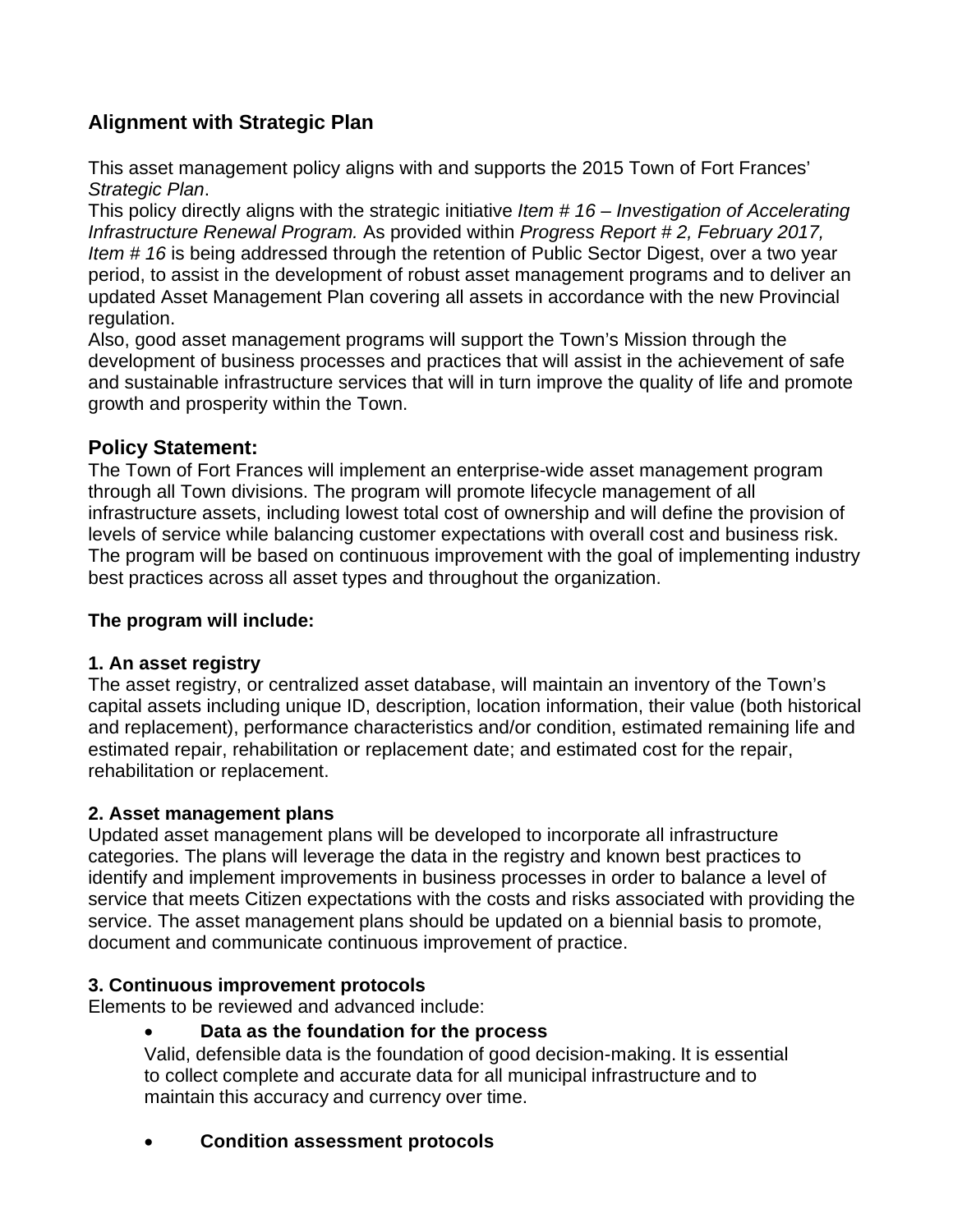Municipalities need to have a clear understanding regarding the performance and condition of their assets, as all management decisions regarding future expenditures and field activities should be based on this knowledge

# **Risk and Criticality Models**

Risk and criticality models and analysis are key elements of proper asset management practices and programs. Through their use, an asset manager can determine which infrastructure is critical to the organization and can also rank and rate the level of business risk associated with all of the infrastructure stock. This becomes invaluable when limited internal resources are being used to try and address a significant number of field needs or priorities.

# **Lifecycle Management**

Proper lifecycle management of infrastructure components, networks, and portfolios will assist in establishing budgets and make the best use of public funds. The types of preventative maintenance, rehabilitation and replacement activities and the timelines for application for each asset class will be reviewed.

# **Financial Strategy**

The two main risks to financial sustainability for municipalities are providing levels of service that do not reflect fiscal capacity and the cost of infrastructure. As a result, in order for an asset management program to be effectively implemented, it must be integrated with financial planning and long-term budgeting, identifying the need for senior government funding.

# **Level of Service Frameworks**

Desired levels of service are high level indicators, comprising many factors that establish defined quality thresholds at which municipal services should be supplied to the community. They support the organization's strategic goals and are based on citizen expectations, statutory requirements, standards, and the financial capacity of the municipality to deliver those levels of service.

# **4. Performance Metrics and Reporting**

Performance metrics and reporting tools will be developed to transparently communicate and display the current state of practice, including service levels achieved, within the organization and to assist with the path of continuous improvement moving forward.

# **Roles and Responsibilities**

**Council**

- Approve the asset management policy and direction of the asset management program
- Approve future amendments to the asset management policy
- Ensure that adequate resources are available

# **Senior Management Team (Asset Management Steering Committee)**

Will provide corporate oversight to the goals and directions of this Policy.